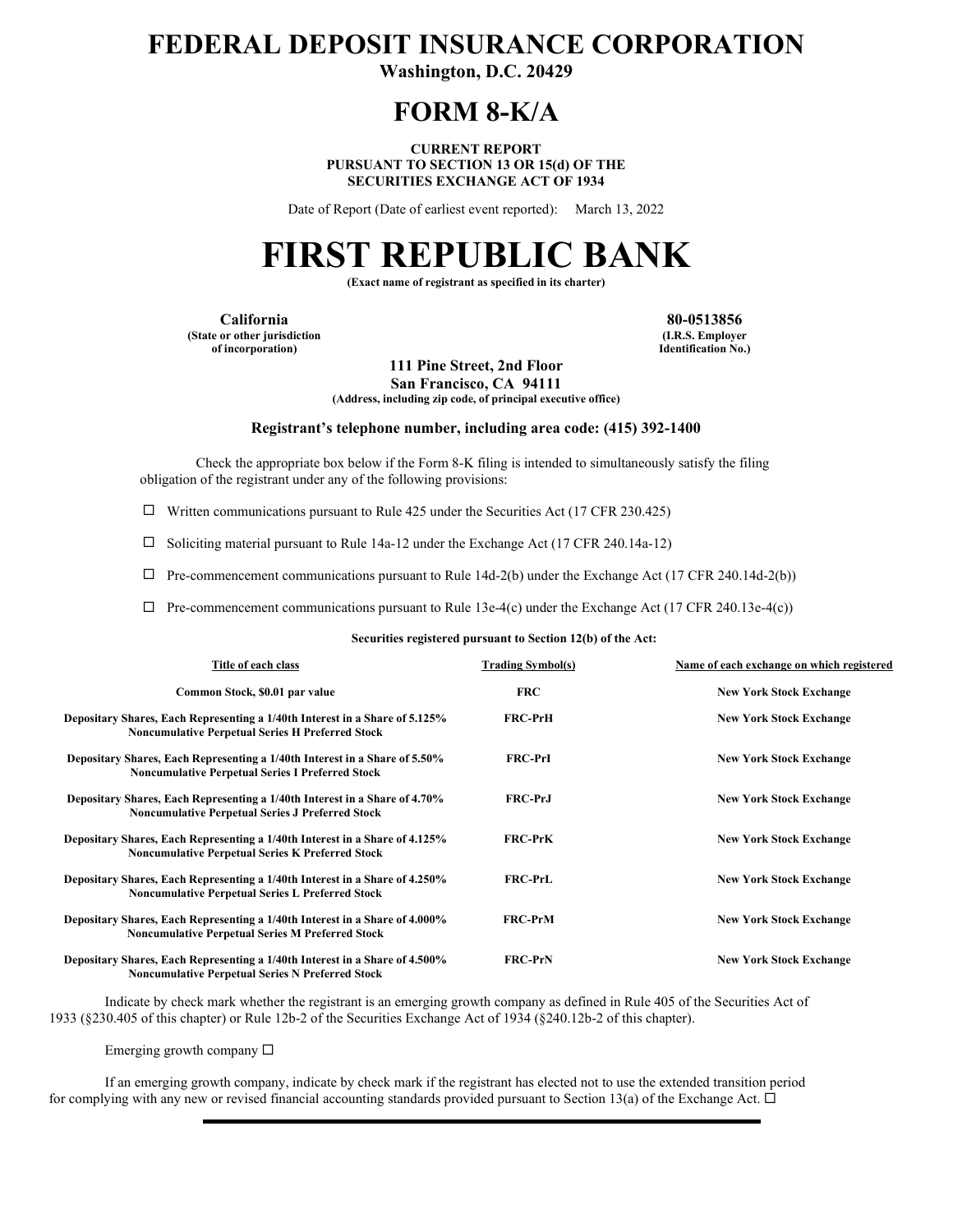### **Item 5.02 Departure of Directors or Certain Officers; Election of Directors; Appointment of Certain Officers; Compensatory Arrangements of Certain Officers.**

The Bank is filing this amendment to its Current Report on Form 8-K filed on March 13, 2022, which reported the appointment of Michael J. Roffler to the position of sole Chief Executive Officer of the Company, effective March 13, 2022 (the "Original Filing"). On March 21, 2022, the Compensation Committee of the Board approved the new annual base salary and new target incentive compensation for Mr. Roffler in his new role. Mr. Roffler's long-term incentive opportunity will be determined at the time annual grants are made to other senior executives.

Mr. Roffler's new annual base salary will be \$900,000, effective March 13, 2022. Mr. Roffler's new target annual incentive compensation for 2022 will be \$2,950,000. Mr. Roffler's annual incentive compensation is contingent and consists of both objective and subjective measures as approved by the Compensation Committee. In addition, up to 50% of Mr. Roffler's 2022 annual incentive award will paid in the form of restricted stock units vesting in equal annual installments over three years.

The information reported under Item 5.02 of the Original Filing is hereby incorporated by reference.